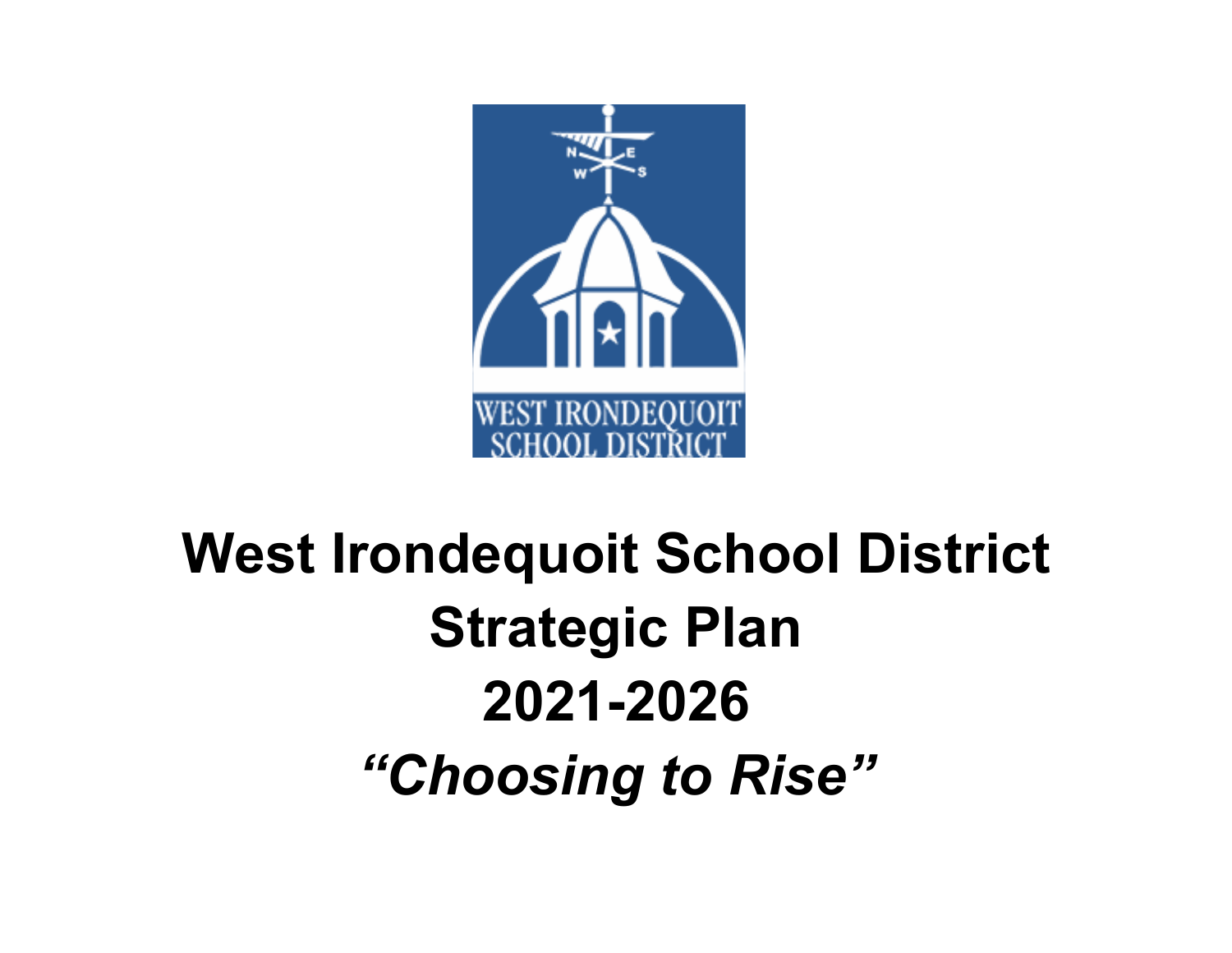# **Mission of the West Irondequoit SchoolDistrict**

The West Irondequoit Central School District partners with our community in providing a comprehensive educational experience that balances high expectations, diverse opportunities, intellectual growth, and personal responsibility. Our community welcomes each child, nurtures each mind, and inspires each other to peak performance

# **West Irondequoit Core Commitments**

We are committed to partnering with our community to:

- Provide challenging curricula and embrace authentic experiences that complement the academic achievement of each student.
- Foster the emotional and physical wellness of all students.
- Encourage students to embrace creativity, welcome challenges, learn from setbacks, and develop resilience as integral parts of lifelong learning.
- Maintain a working environment that draws and retains knowledgeable, creative, dedicated, and caring professionals.
- Balance resources and educational needs to promote a fiscally sound and financially stable educational program.
- $\bullet$  Provides students opportunities to explore possible careers, develop future paths, and hone 21<sup>st</sup> century skills for global citizenship.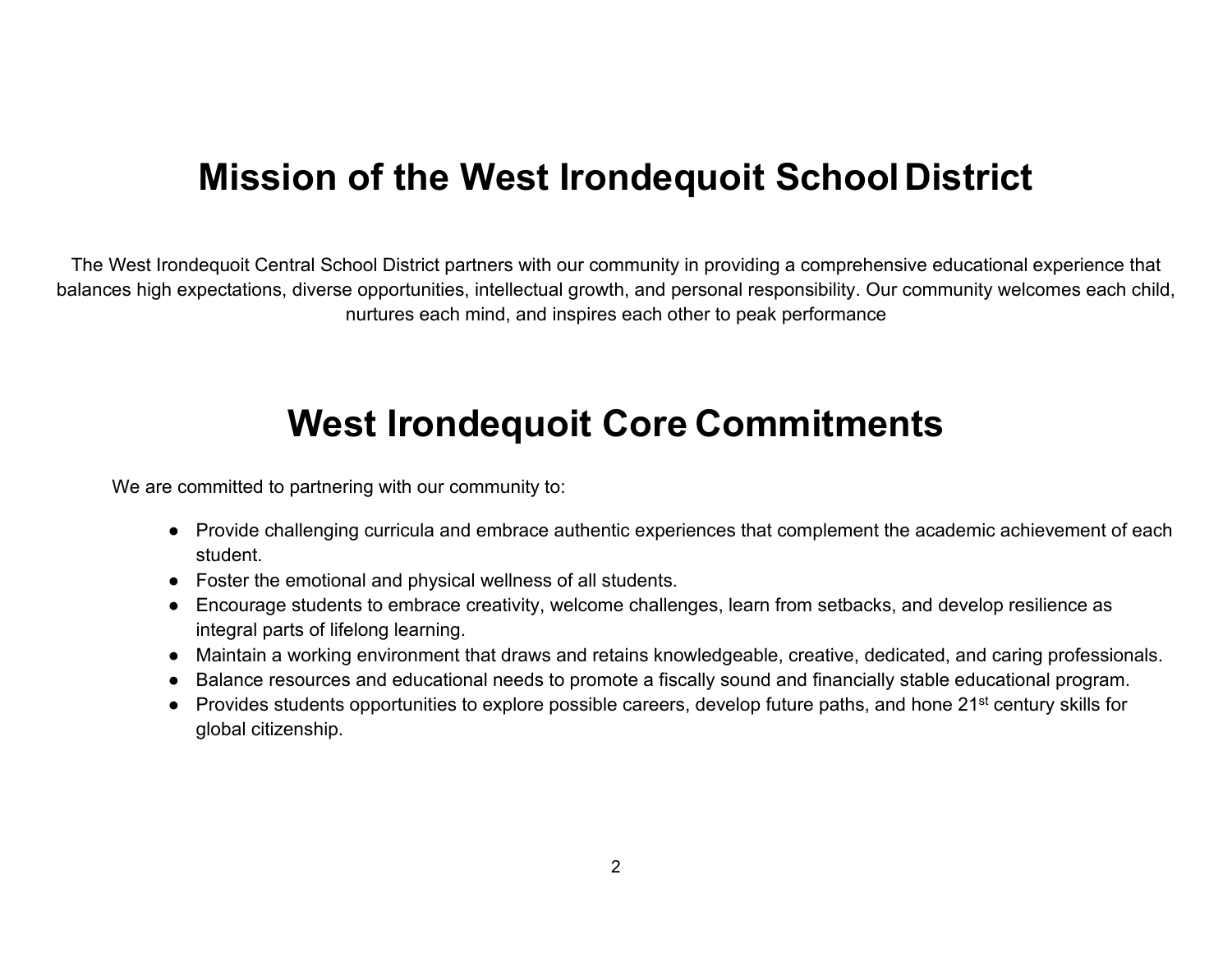The West Irondequoit Strategic Plan is focused on 4 key focus areas and goals for each:

- **Curriculum:** Promote excellence, equity, and inclusion through a viable and guaranteed curriculum
- **Instruction:** Establish instructional practices to ensure success for all learners.
- **Implementation Systems:** Ensure alignment, diversity, equity, inclusion, and access across all systems in West Irondequoit.
- **Well Being of Self and Community:** Create a welcoming and inclusive community where all members are valued and the wellness of each individual is at the forefront.

Each focus area has several initiatives and actionable outcomes. These are divided among the five years of the Strategic Plan.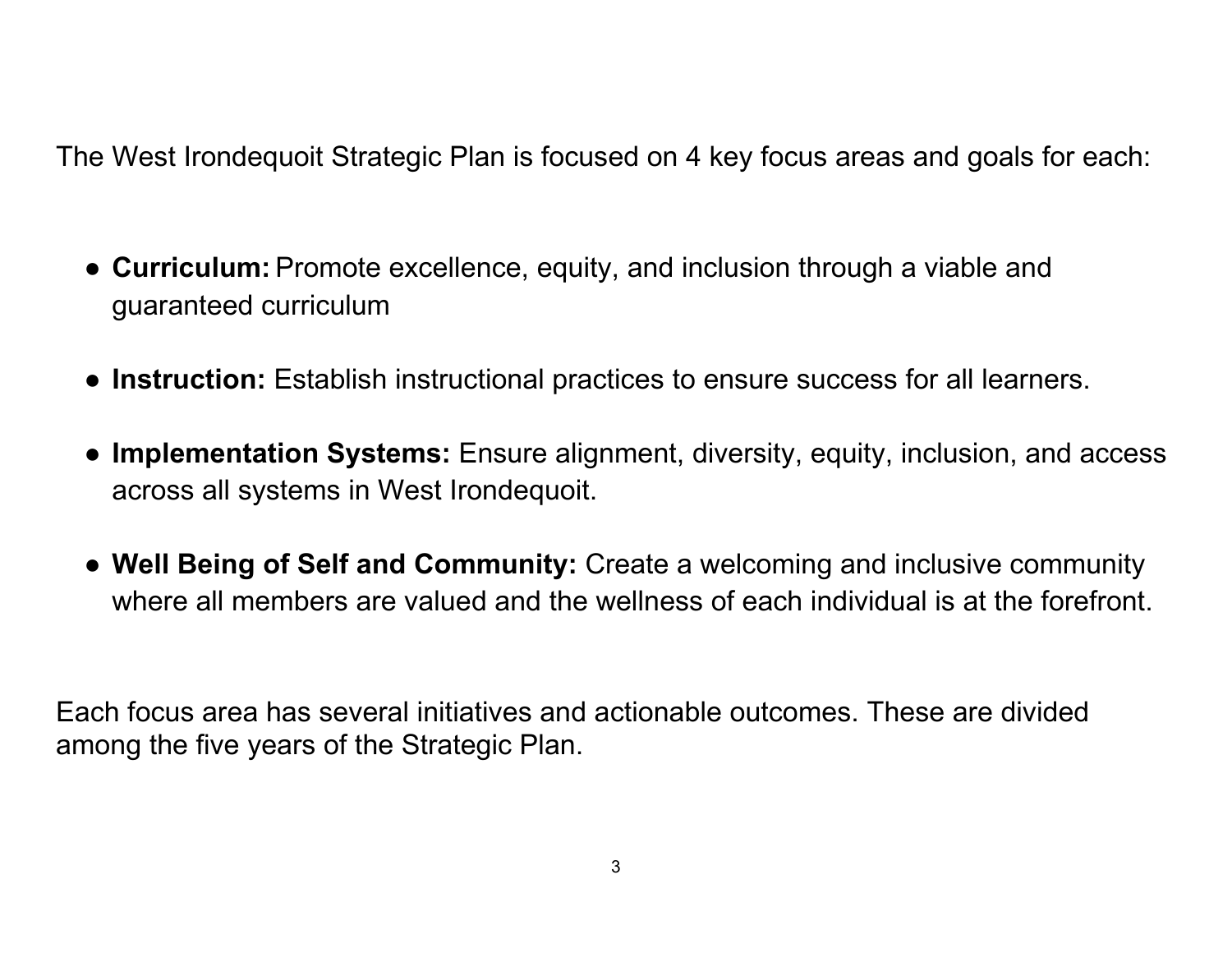**Objective:** Promote excellence, equity, and inclusion through a viable and guaranteed curriculum.

**Initiative Area and Goal: Data-driven instruction -** Effectively utilize data to inform curriculum and student achievement.

| <b>Task</b>                                                                                                                                  | Person<br>Responsible | <b>Date of Progress</b><br><b>Report to</b><br>Superintendent | Year |
|----------------------------------------------------------------------------------------------------------------------------------------------|-----------------------|---------------------------------------------------------------|------|
| Analyze current curricular data systems and<br>processes to develop and implement common data<br>protocols K-12, aligned with best practice. | Office of Instruction | By June 30, 2022                                              |      |
| Adjust assessments to ensure alignment to<br>curriculum (benchmark, formative & summative<br>assessments)                                    | Office of Instruction | By June 30, 2023                                              | 2    |
| Evaluate the use of data protocols and assessments                                                                                           | Office of Instruction | By June 30, 2023                                              |      |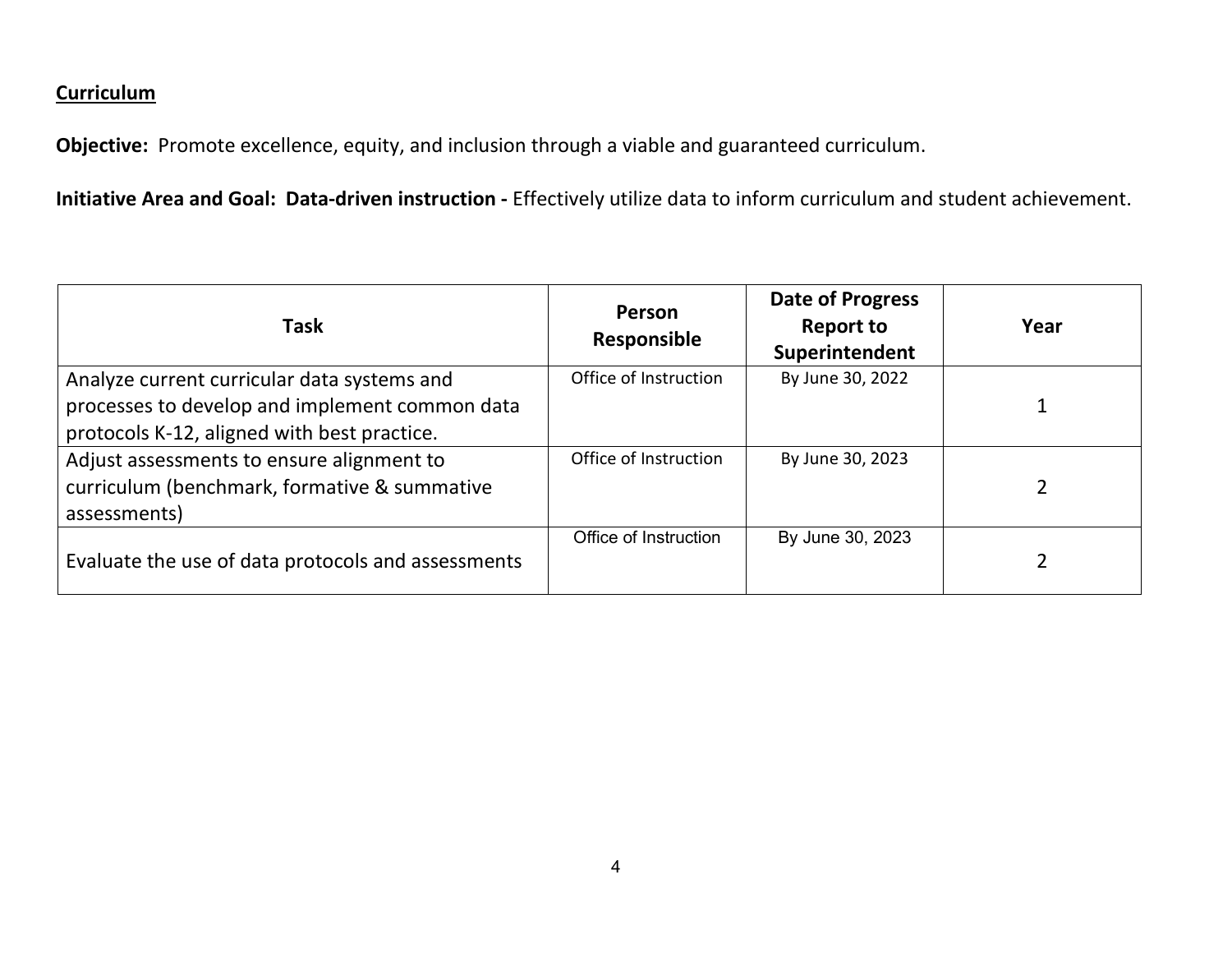**Objective:** Promote excellence, equity, and inclusion through a viable and guaranteed curriculum.

**Initiative Area and Goal: Access for All - Provide** Inclusive and culturally responsive education for all.

| <b>Task</b>                                                                                                                                                              | Person<br>Responsible | <b>Date of Progress</b><br><b>Report to</b><br>Superintendent | Year |
|--------------------------------------------------------------------------------------------------------------------------------------------------------------------------|-----------------------|---------------------------------------------------------------|------|
| In alignment with creation of definition of curriculum<br>and common curriculum template research and<br>identify elements of a culturally responsive (CR)<br>curriculum | Office of Instruction | By June 30, 2022                                              |      |
| Review, analyze and adjust CR and DEI within<br>curriculum                                                                                                               | Office of Instruction | By June 30, 2023                                              |      |
| Create a system of accountability to ensure that CR<br>and DEI within the curriculum are effectively<br>implemented.                                                     | Office of Instruction | By June 30, 2024                                              | 3    |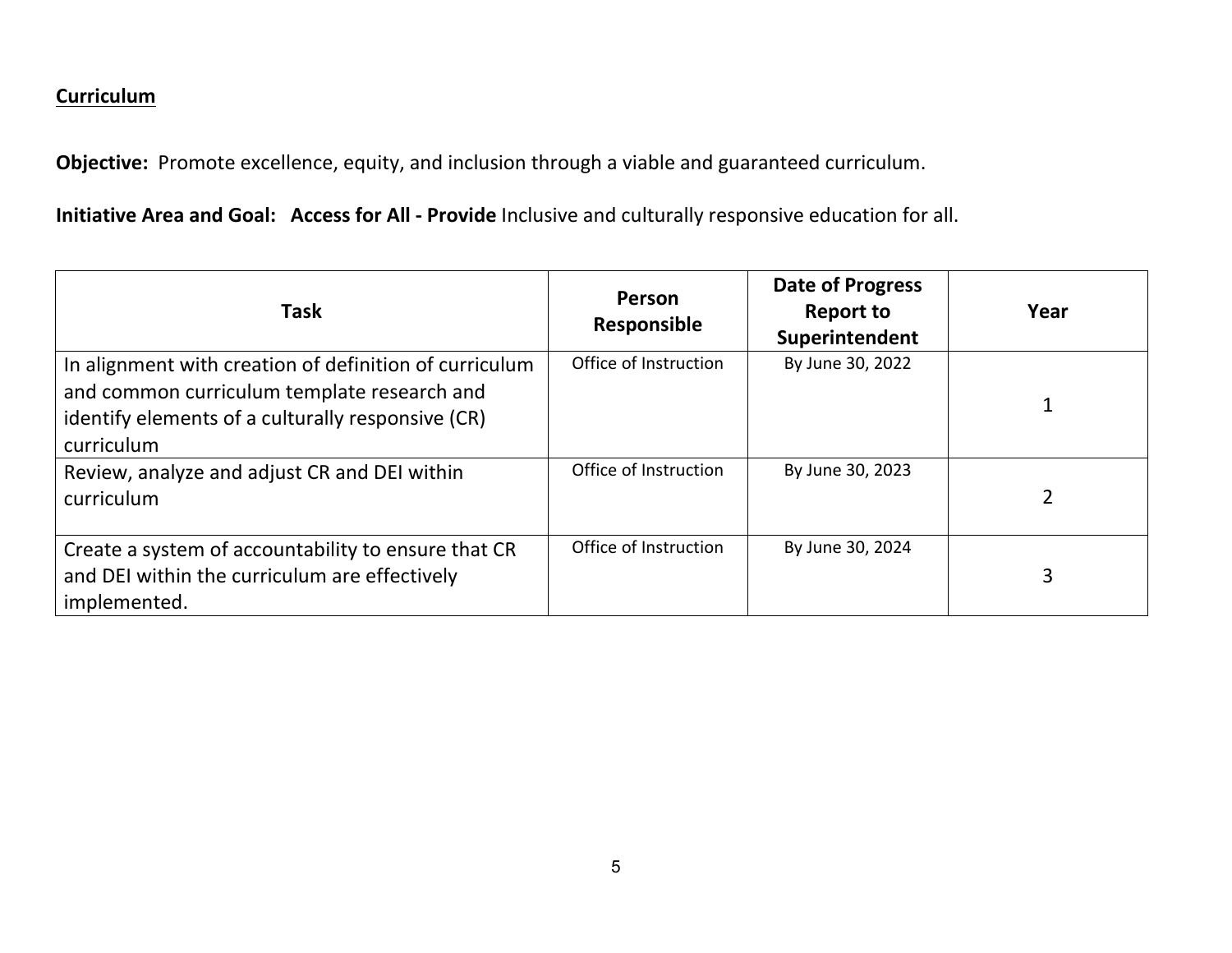**Objective:** Promote excellence, equity, and inclusion through a viable and guaranteed curriculum.

**Initiative Area and Goal:** College and Career Readiness (CCR) - Ensure that all graduates are prepared for post-secondary opportunities.

| <b>Task</b>                                           | Person<br><b>Responsible</b> | <b>Date of Progress</b><br><b>Report to</b><br>Superintendent | Year           |
|-------------------------------------------------------|------------------------------|---------------------------------------------------------------|----------------|
| Develop and communicate characteristics of a          | Office of Instruction        | By June 30, 2022                                              |                |
| student who is CCR                                    |                              |                                                               |                |
| Define outcomes of an IHS graduate                    | Office of Instruction        | By June 30, 2023                                              | $\overline{2}$ |
| Create and implement a self-exploration audit for     | Office of Instruction        | By June 30, 2023                                              |                |
| students starting in grade 9                          |                              |                                                               |                |
| Increase K-8 awareness of CCR to support student      | Office of Instruction        | By June 30, 2023                                              |                |
| understanding of what they are learning, why they     |                              |                                                               |                |
| are learning it, and how they can use it              |                              |                                                               |                |
| Increase K - 12 partnerships of community             | Office of Instruction        | By June 30, 2024                                              |                |
| stakeholders to support College and Career            |                              |                                                               | 3              |
| <b>Readiness</b>                                      |                              |                                                               |                |
| Establish an evaluation process of College and Career | Office of Instruction        | By June 30, 2024                                              | 3              |
| Readiness                                             |                              |                                                               |                |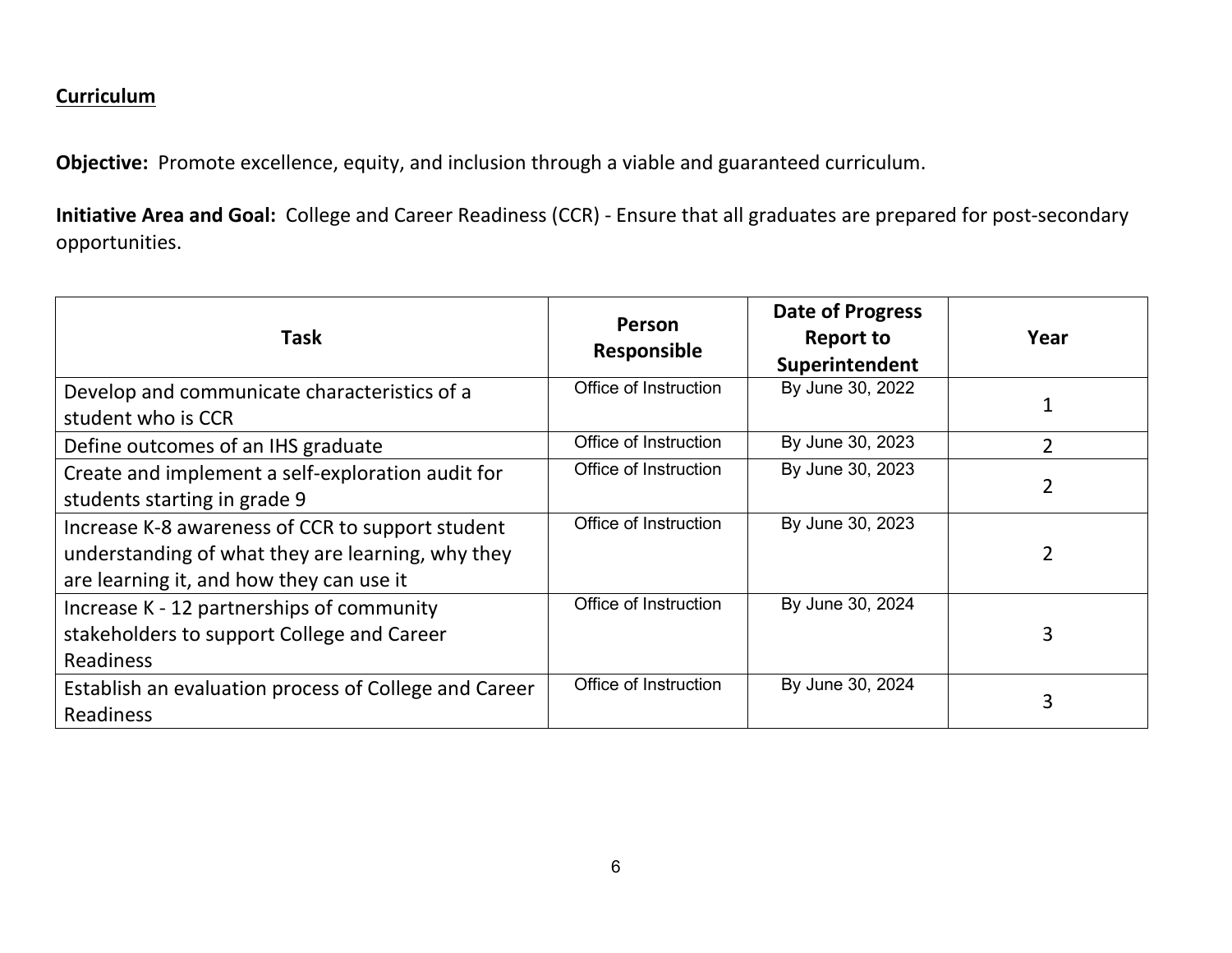**Objective:** Promote excellence, equity, and inclusion through a viable and guaranteed curriculum.

**Initiative Area and Goal: Criteria for Process:** Establish curriculum process to provide access to rigorous instruction by all.

| <b>Task</b>                                                                                  | Person<br>Responsible | <b>Date of Progress</b><br><b>Report to</b><br>Superintendent | Year           |
|----------------------------------------------------------------------------------------------|-----------------------|---------------------------------------------------------------|----------------|
| Analyze existing curriculum processes                                                        | Office of Instruction | By June 30, 2022                                              |                |
| Evaluate new and existing curriculum for alignment<br>to process                             | Office of Instruction | By June 30, 2023                                              |                |
| Identify warehouse for curriculum providing ease of<br>access by teachers and administrators | Office of Instruction | By June 30, 2023                                              | $\overline{2}$ |
| Create process for professional development<br>onboard for curriculum writing                | Office of Instruction | By June 30, 2023                                              | 2              |
| Create procedure for adopting, adapting, piloting,<br>and writing curriculum                 | Office of Instruction | By June 30, 2024                                              | 3              |
| Establish a process for review of curriculum                                                 | Office of Instruction | By June 30, 2024                                              | 3              |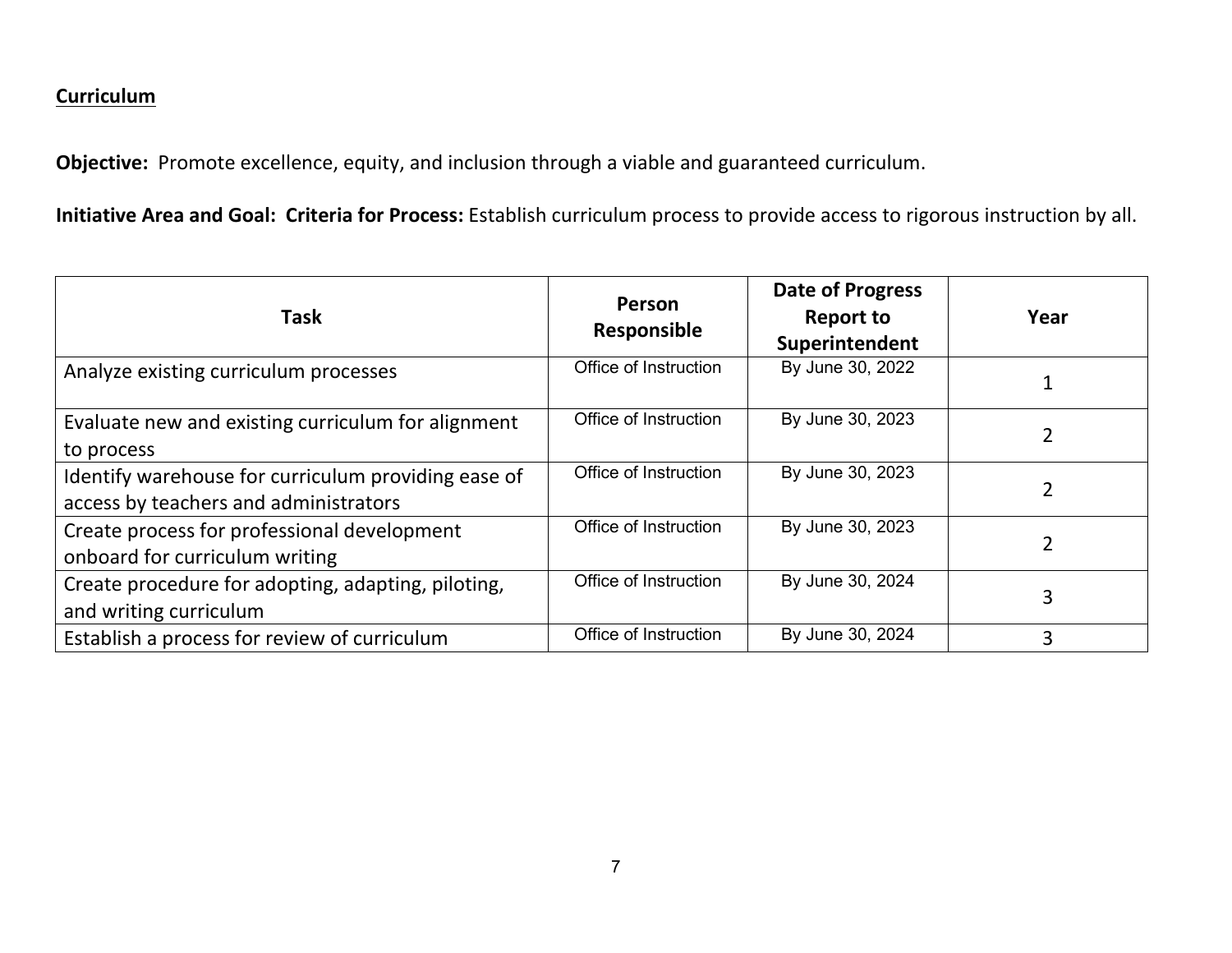**Objective:** Establish instructional practices to ensure success for all learners.

**Initiative Area and Goal:** Professional Development for All - Develop and deliver targeted professional development based on identified areas of need or initiatives.

| Task                                                                                     | Person<br>Responsible | <b>Date of Progress</b><br><b>Report to</b><br>Superintendent | Year |
|------------------------------------------------------------------------------------------|-----------------------|---------------------------------------------------------------|------|
| Develop and implement a plan to provide<br>professional development based on staff needs | Office of Instruction | By June 30, 2023                                              |      |
| Evaluate the effectiveness of the professional<br>development plan                       | Office of Instruction | By June 30, 2025                                              | 4    |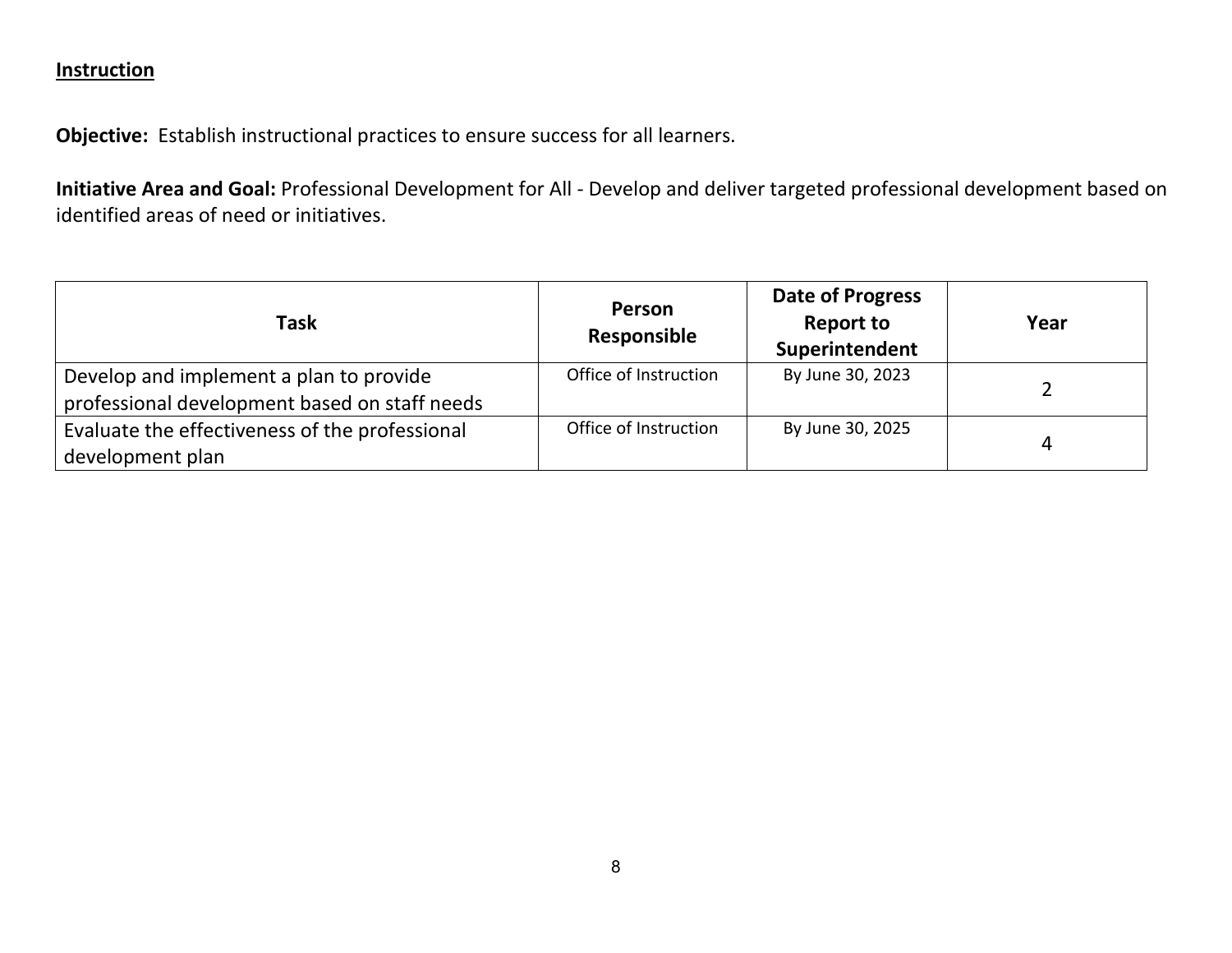**Objective:** Establish instructional practices to ensure success for all learners.

**Initiative Area and Goal:** Instructional Framework – Implement a consistent instructional model that is accessible to all staff and students.

| <b>Task</b>                                         | Person<br>Responsible | <b>Date of Progress</b><br><b>Report to</b><br>Superintendent | Year           |
|-----------------------------------------------------|-----------------------|---------------------------------------------------------------|----------------|
| Research best practices to identify gaps in current | Office of Instruction | By June 30, 2022                                              |                |
| instructional model and create a model to merge     |                       |                                                               |                |
| District beliefs with research-based practices      |                       |                                                               |                |
| Develop a communication and professional            | Office of Instruction | By June 30, 2023                                              |                |
| development plan to introduce an Instructional      |                       |                                                               | $\overline{2}$ |
| Framework.                                          |                       |                                                               |                |
| Implement the Instructional Framework               | Office of Instruction | By June 30, 2024                                              | 3              |
| Evaluate the implementation of the Instructional    | Office of Instruction | By June 30, 2025                                              |                |
| Framework                                           |                       |                                                               | 4              |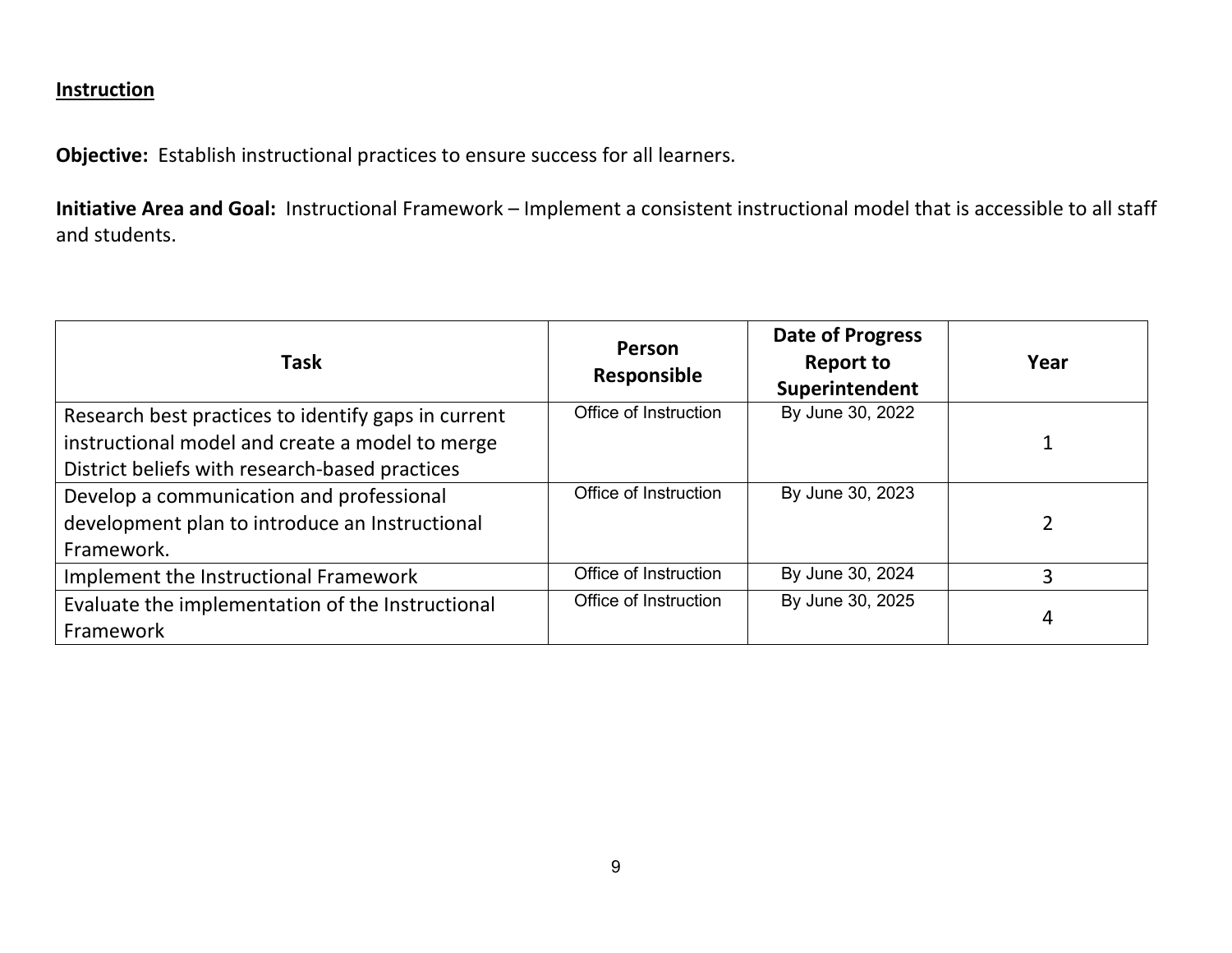**Objective:** Establish instructional practices that ensure success for all learners.

**Initiative Area and Goal:** Instructional accountability - Implement a shared and equitable accountability system that ensures consistency of instruction, assessment, and evaluation.

| <b>Task</b>                                                                | Person<br>Responsible | Date of Progress<br><b>Report to</b><br>Superintendent | Year |
|----------------------------------------------------------------------------|-----------------------|--------------------------------------------------------|------|
| Implement accountability system                                            | Office of Instruction | By June 30, 2023                                       |      |
| Develop an accountability system for assessment,<br>observation/evaluation | Office of Instruction | By June 30, 2024                                       | 3    |
| Evaluate accountability system and adjust as<br>warranted                  | Office of Instruction | By June 30, 2026                                       |      |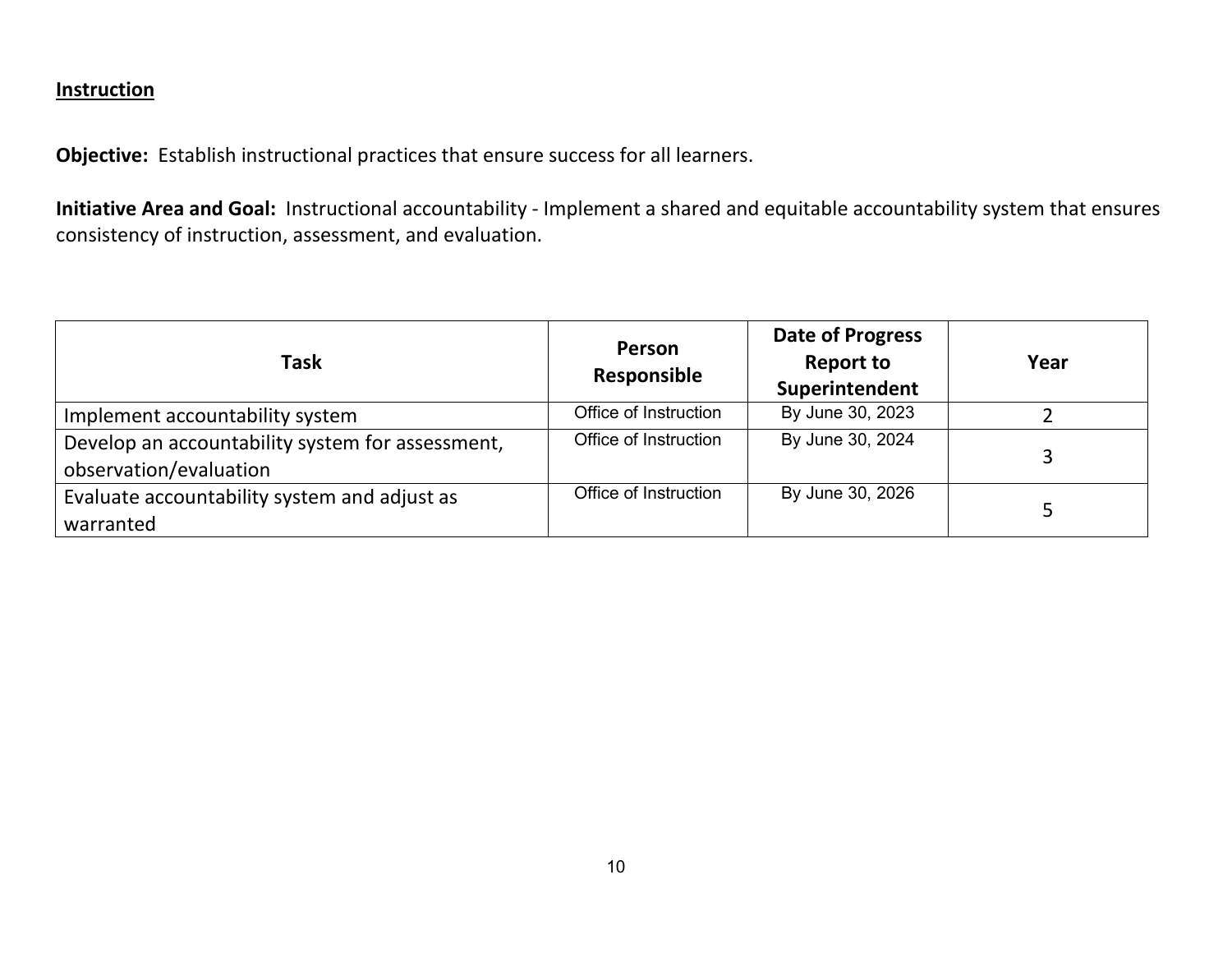**Objective:** Establish instructional practices that ensure success for all learners.

**Initiative Area and Goal:** Grading - Create and implement a consistent, meaningful and equitable standards-based grading system.

| <b>Task</b>                                                                                               | Person<br>Responsible | <b>Date of Progress</b><br><b>Report to</b><br>Superintendent | Year |
|-----------------------------------------------------------------------------------------------------------|-----------------------|---------------------------------------------------------------|------|
| Research best practices and assess District use of<br>standards-based grading to align of grading systems | Office of Instruction | By June 30, 2022                                              |      |
| Create an alignment of grading systems that<br>integrates standards-based grading K-12.                   | Office of Instruction | By June 30, 2022                                              |      |
| Provide training and implement grading system                                                             | Office of Instruction | By June 30, 2023                                              |      |
| Evaluate and refine grading system                                                                        | Office of Instruction | By June 30, 2024                                              |      |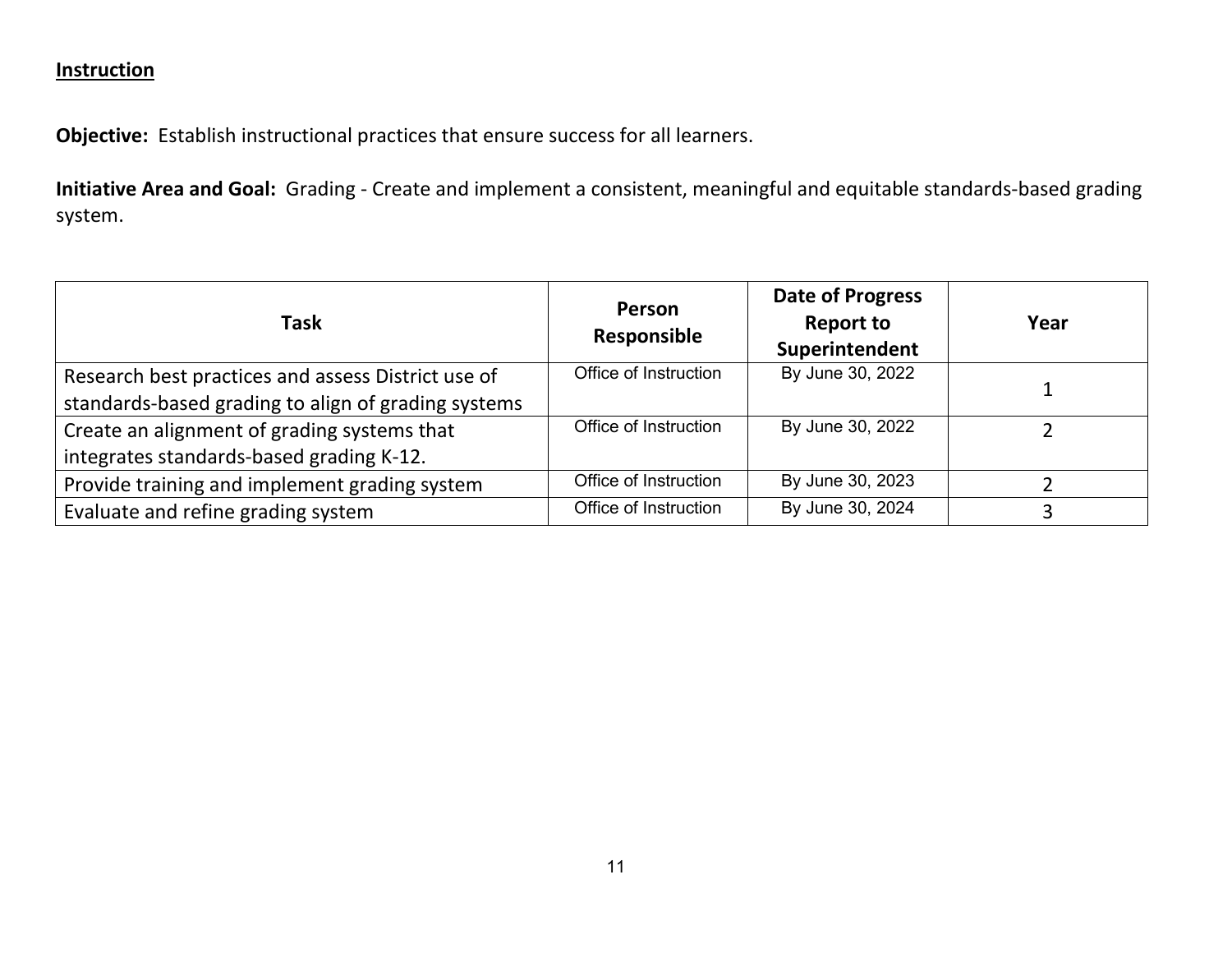**Objective:** Ensure alignment, diversity, equity, inclusion, and access across all systems in West Irondequoit.

**Initiative Area and Goal:** Staff Recruitment and Retention - Recruit and retain the highest quality staff, reflective of the diversity of the West Irondequoit community.

| <b>Task</b>                                                                          | <b>Person</b><br>Responsible        | <b>Date of Progress</b><br><b>Report to</b><br>Superintendent | Year |
|--------------------------------------------------------------------------------------|-------------------------------------|---------------------------------------------------------------|------|
| Evaluate and adjust recruitment processes for all<br>employee positions              | Office of Human<br><b>Resources</b> | By June 30, 2022                                              |      |
| Create consistent and equitable protocols for<br>recruitment, interviews, and hiring | Office of Human<br><b>Resources</b> | By June 30, 2022                                              |      |
| Provide appropriate staff on-boarding and support<br>for new employees               | Office of Human<br><b>Resources</b> | By June 30, 2023                                              |      |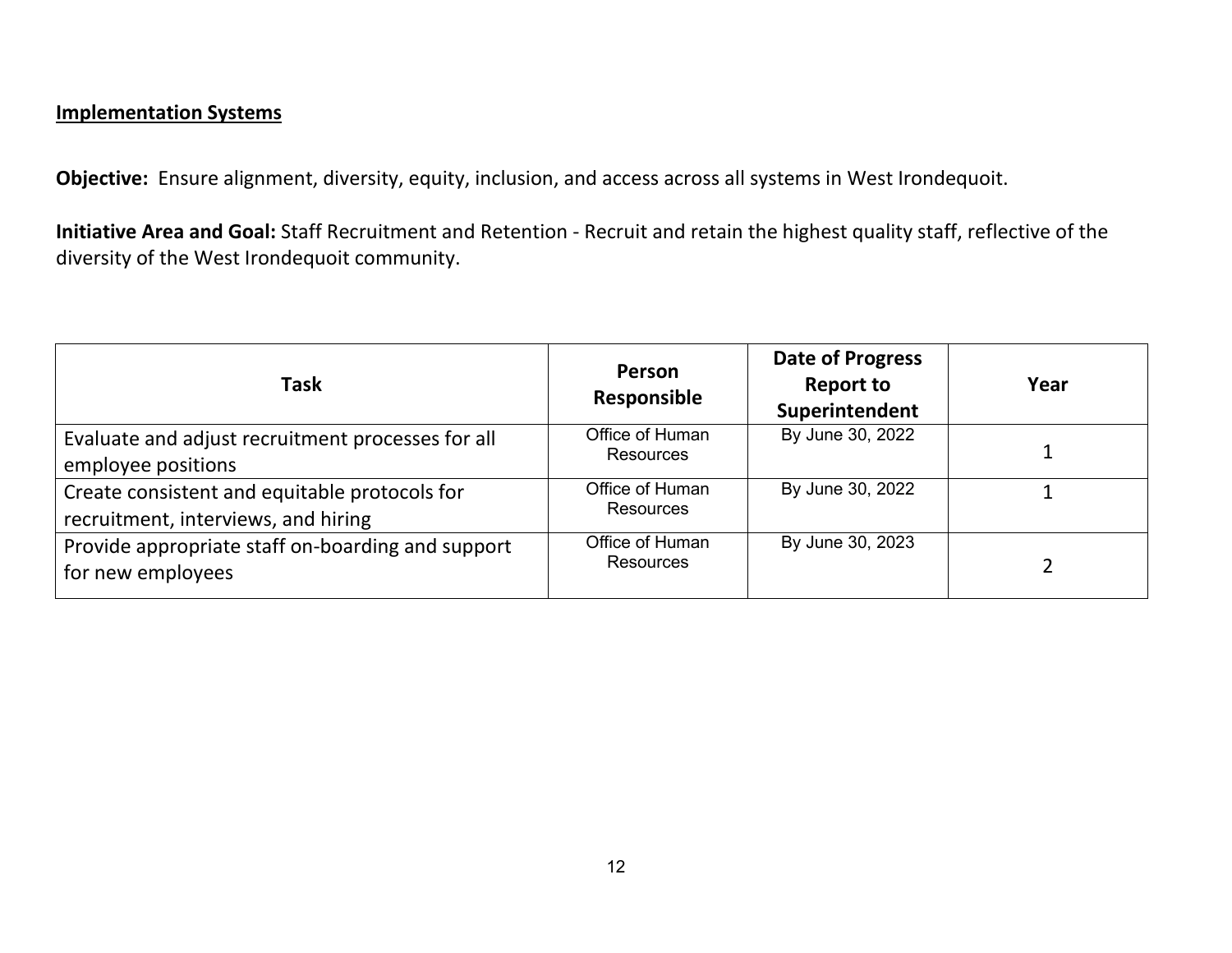**Objective:** Ensure alignment, diversity, equity, inclusion, and access across all systems in West Irondequoit.

**Initiative Area and Goal:** Comprehensive Communication - Equitably and effectively prioritize communication between all internal and external stakeholders.

| <b>Task</b>                                                                                                                    | Person<br>Responsible           | <b>Date of Progress</b><br><b>Report to</b><br>Superintendent | Year |
|--------------------------------------------------------------------------------------------------------------------------------|---------------------------------|---------------------------------------------------------------|------|
| Review and investigate policies for community facility<br>use and services                                                     | Office of Finance               | By June 30, 2022                                              |      |
| Investigate, identify, and implement communication<br>systems that work for students, parents, staff                           | Office of Public<br>Information | By June 30, 2022                                              |      |
| Provide stakeholders with information regarding<br>District-wide and building level communication<br>structures as appropriate | Office of Public<br>Information | By June 30, 2023                                              |      |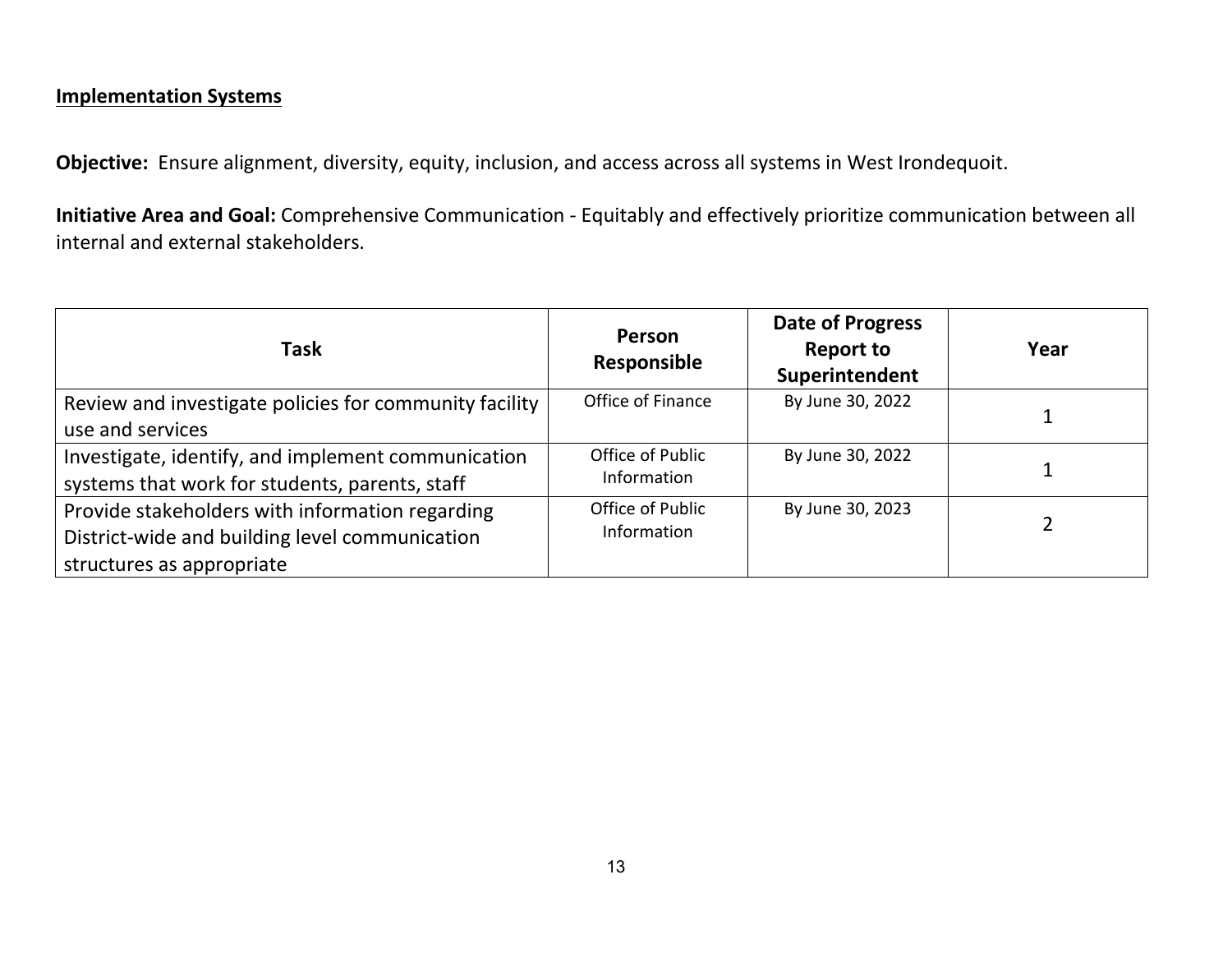**Objective:** Ensure alignment, diversity, equity, inclusion, and access across all systems in West Irondequoit.

**Initiative Area and Goal:** Professional Development Frameworks - Create a comprehensive professional development plan that focuses on multiple methods of delivery, is relevant to staff needs, inclusive to all staff and is aligned to district goals.

| <b>Task</b>                                                                                                                                                                    | Person<br><b>Responsible</b> | <b>Date of Progress</b><br><b>Report to</b><br>Superintendent | Year |
|--------------------------------------------------------------------------------------------------------------------------------------------------------------------------------|------------------------------|---------------------------------------------------------------|------|
| Conduct research on current and potential state of<br>professional development for all staff                                                                                   | Office of Instruction        | By June 30, 2023                                              |      |
| Create a new professional development framework<br>for all staff that is relevant, differentiated, and<br>delivered using multiple modalities and at varied<br>levels of depth | Office of Instruction        | By June 30, 2023                                              |      |
| Evaluate effectiveness of professional development<br>across the district to ensure appropriateness and<br>equitable access.                                                   | Office of Instruction        | By June 30, 2024                                              | 3    |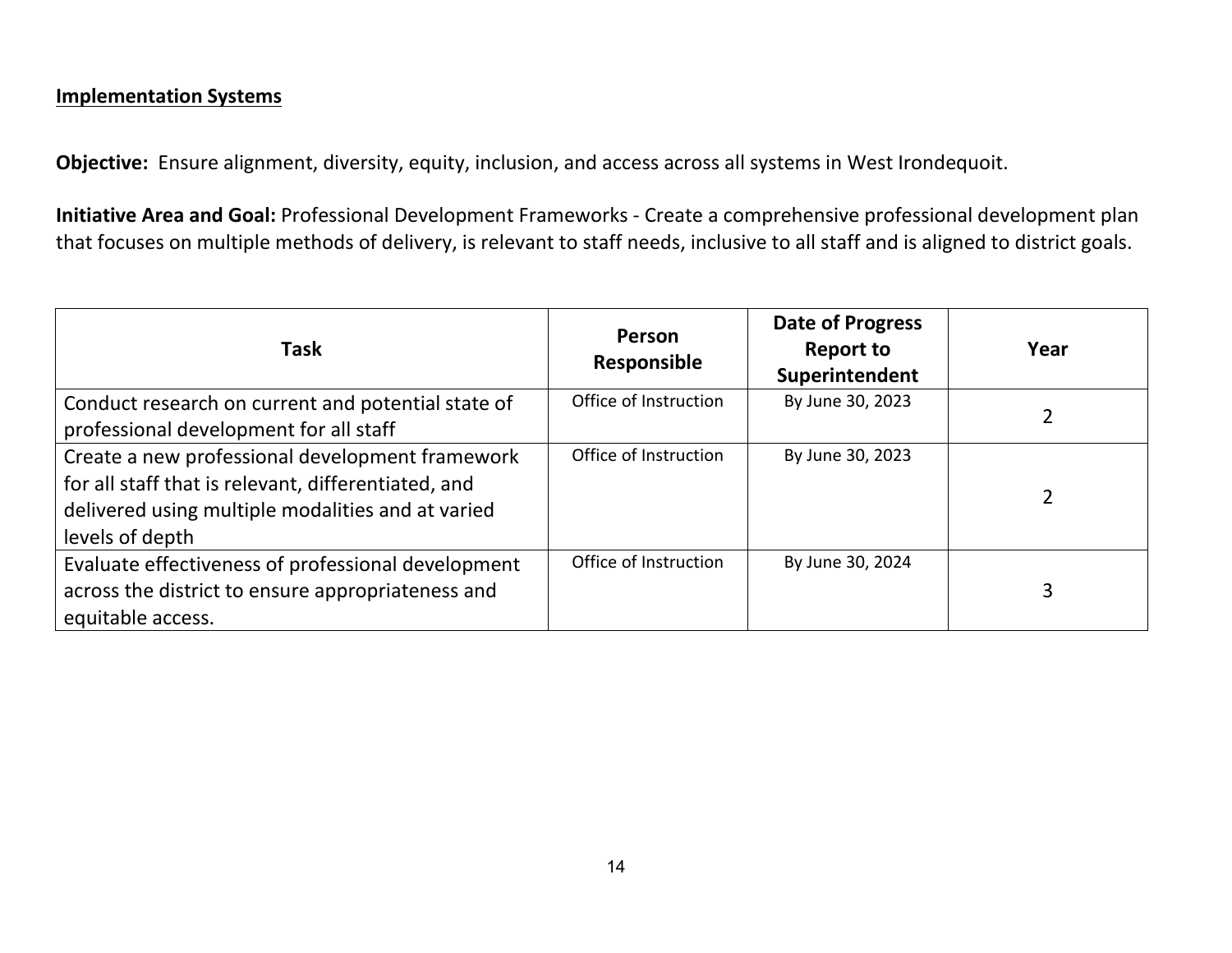**Objective:** Ensure alignment, diversity, equity, inclusion, and access across all systems in West Irondequoit.

**Initiative Area and Goal:** Systems for equity in experiences - Ensure policies and systems are in place to provide equity for all students.

| <b>Task</b>                                                                                                               | Person<br>Responsible                | <b>Date of Progress</b><br><b>Report to</b><br>Superintendent | Year           |
|---------------------------------------------------------------------------------------------------------------------------|--------------------------------------|---------------------------------------------------------------|----------------|
| Analyze continuum of current systems of student<br>support and services and adjust according to findings                  | Office of Student<br><b>Services</b> | By June 30, 2022                                              |                |
| Assess extracurricular and co-curricular opportunities<br>and adjust to increase access by all students                   | <b>Building Principals</b>           | By June 30, 2023                                              |                |
| Conduct an analysis of the neighborhood school<br>configuration through the lens of diversity and<br>staffing             | Office of Human<br>Resources         | By June 30, 2023                                              | $\overline{2}$ |
| Assess school configuration through the lens of the<br>availability of student services and needs                         | Office of Student<br><b>Services</b> | By June 30, 2023                                              |                |
| Determine current district transportation needs and<br>provide equitable access for before and after school<br>activities | Office of Finance                    | By June 30, 2023                                              |                |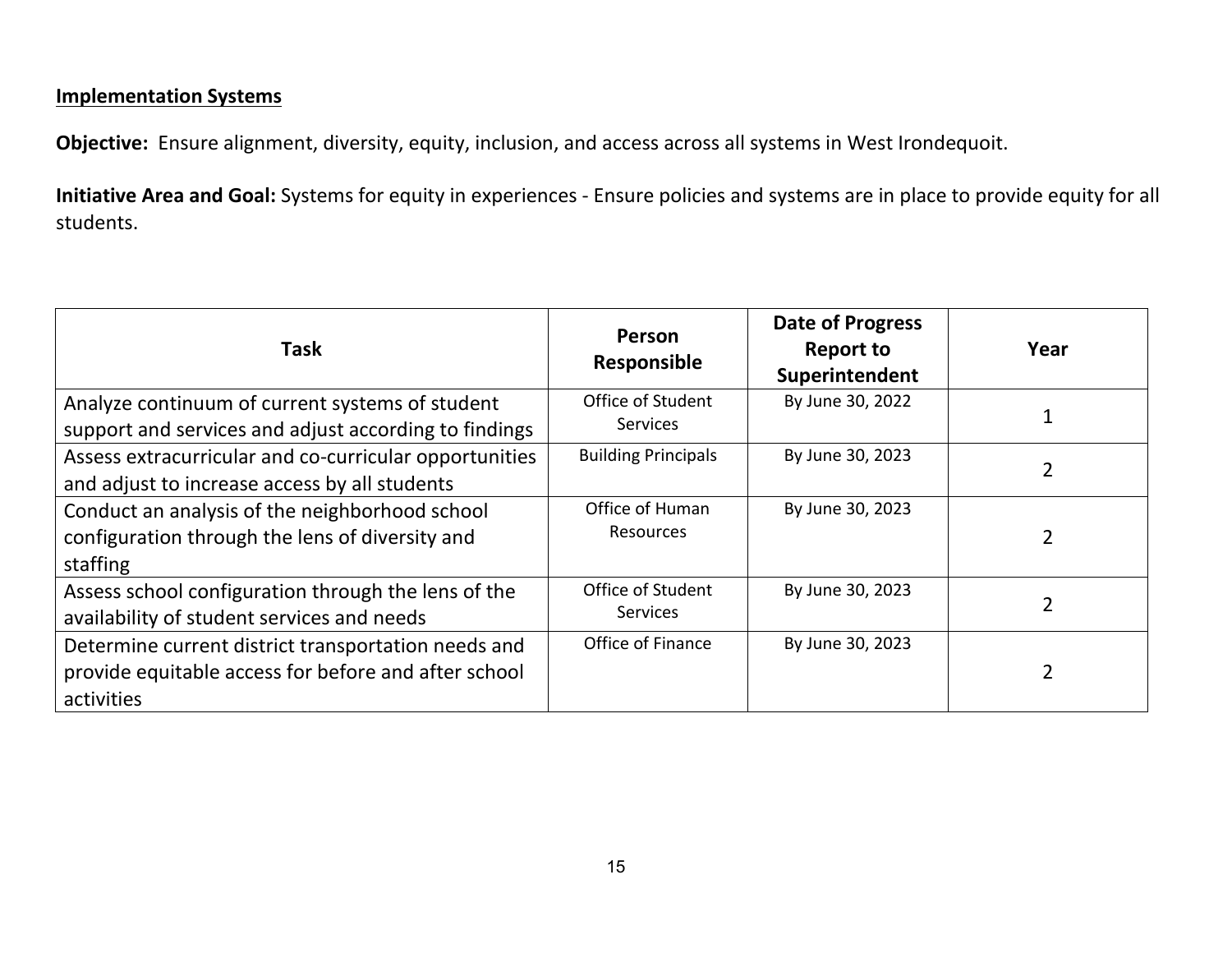**Objective:** Ensure alignment, diversity, equity, inclusion, and access across all systems in West Irondequoit.

**Initiative Area and Goal:** Data Systems Alignment/Access - Create a secure, sustainable and aligned data collection system across initiatives that is accessible.

| <b>Task</b>                                                                                                            | Person<br>Responsible | <b>Date of Progress</b><br><b>Report to</b><br>Superintendent | Year |
|------------------------------------------------------------------------------------------------------------------------|-----------------------|---------------------------------------------------------------|------|
| Evaluate and refine data collection system that is<br>efficient, comprehensive, and aligned to district<br>initiatives | Office of Instruction | By June 30, 2023                                              |      |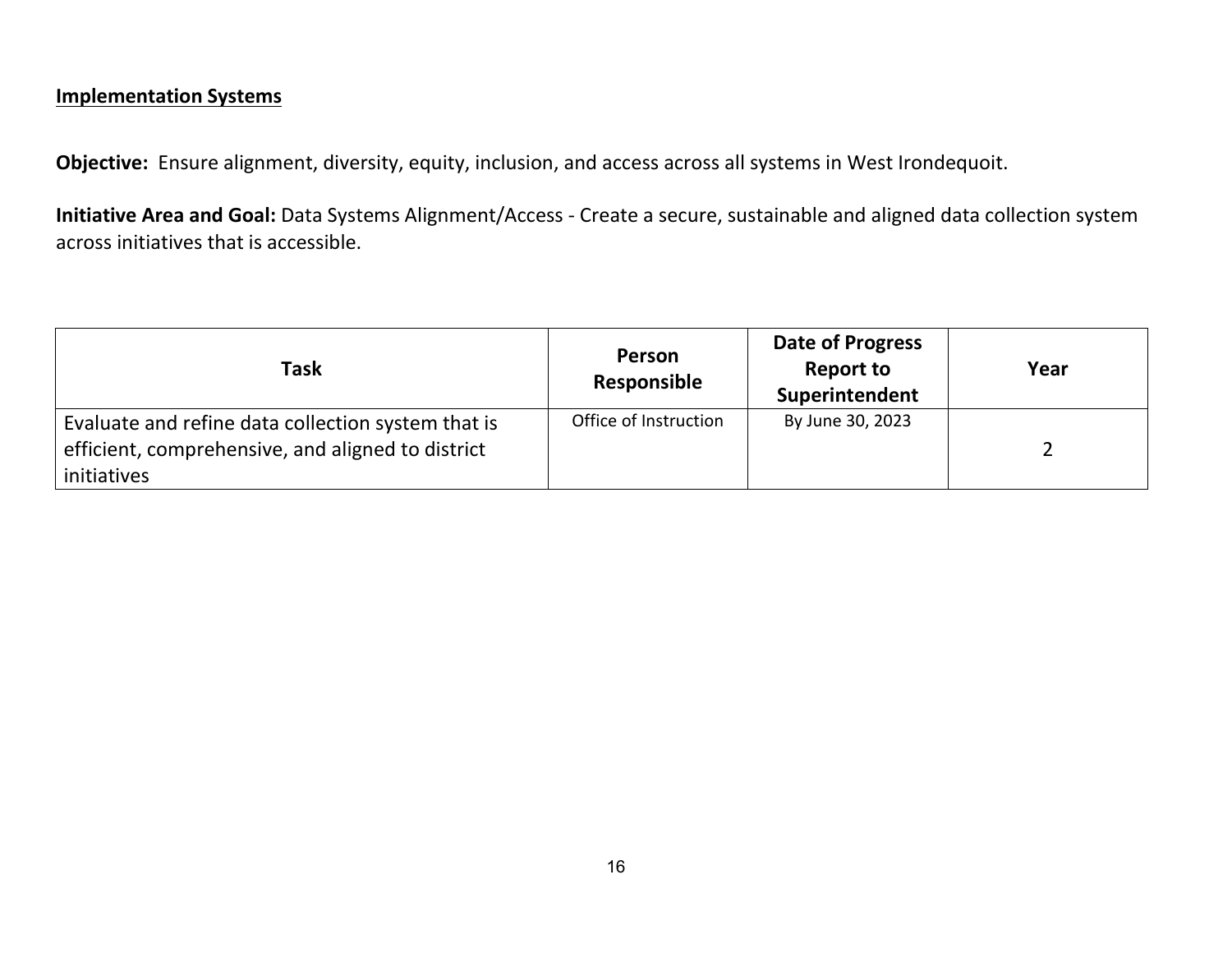**Objective:** Ensure alignment, diversity, equity, inclusion, and access across all systems in West Irondequoit.

**Initiative Area and Goal:** Faculty and Staff Supervision - Equitably align supervision that is reflective of district goals and initiatives and celebrates autonomy.

| <b>Task</b>                                           | Person<br>Responsible | <b>Date of Progress</b><br><b>Report to</b><br>Superintendent | Year |
|-------------------------------------------------------|-----------------------|---------------------------------------------------------------|------|
| Enhance the observation and evaluation system to      | Office of Human       | By June 30, 2024                                              |      |
| ensure student success and identify professional      | <b>Resources</b>      |                                                               | 3    |
| development needs for staff                           |                       |                                                               |      |
| Refine the supervision processes for all staff        | Office of Human       | By June 30, 2024                                              |      |
| evaluations                                           | <b>Resources</b>      |                                                               | 3    |
| Identify appropriate professional development needs   | Office of Instruction | By June 30, 2025                                              |      |
| based on staff evaluation systems created by District |                       |                                                               | 4    |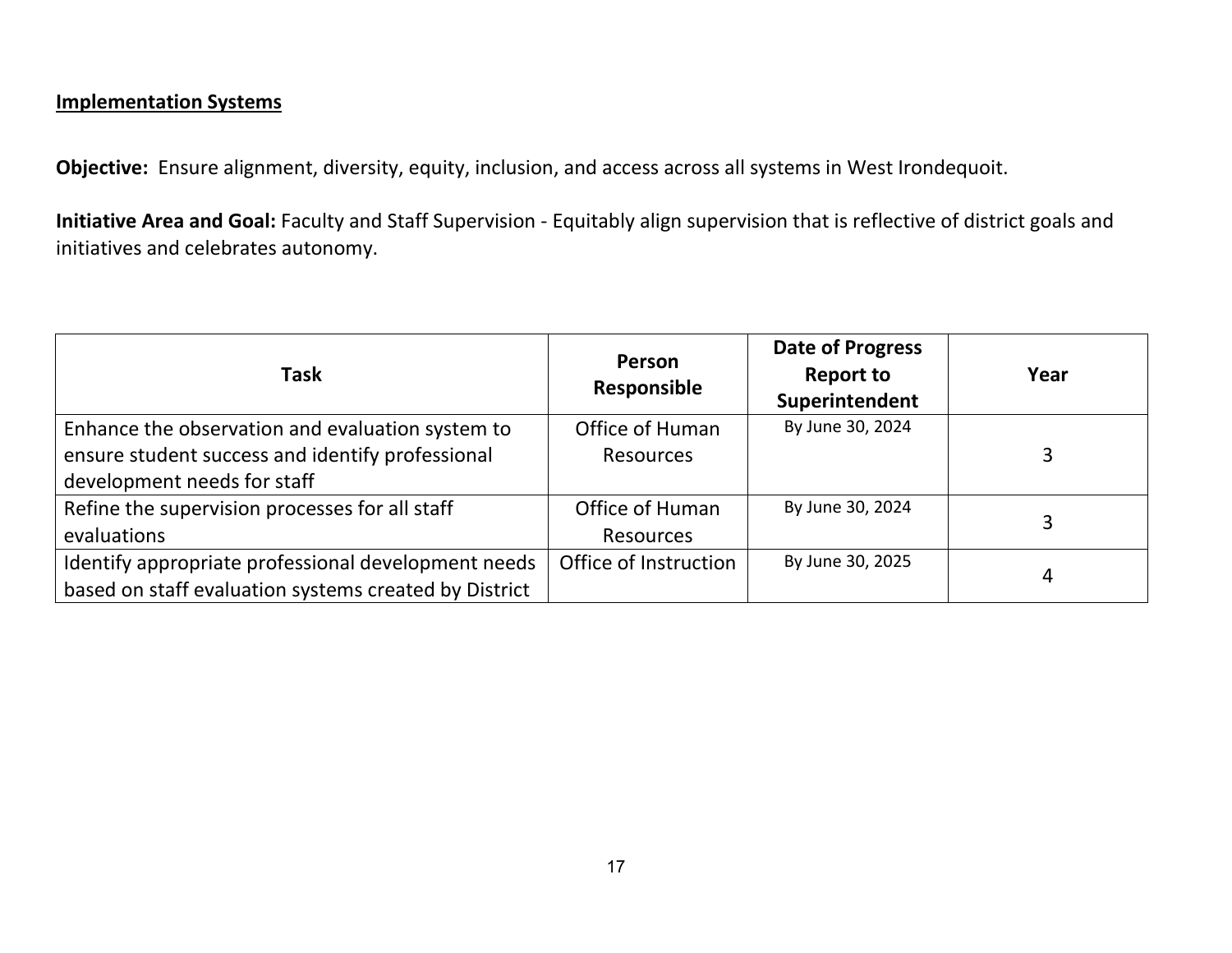**Objective:** Create a welcoming and inclusive community where all members are valued and the wellness of each individual is at the forefront.

**Initiative Area and Goal:** Communication - Enhance and clarify our communication systems for all members of the community to ensure accountability and equity for all stakeholders.

| <b>Task</b>                                                                                                                       | Person<br>Responsible           | <b>Date of Progress</b><br><b>Report to</b><br>Superintendent | Year           |
|-----------------------------------------------------------------------------------------------------------------------------------|---------------------------------|---------------------------------------------------------------|----------------|
| Develop protocols and expectations for<br>communication to families and community from<br>each building                           | Office of Public<br>Information | By June 30, 2022                                              |                |
| Establish and communicate standards for grade<br>levels regarding school -to-family communication                                 | <b>Building Principals</b>      | By June 30, 2023                                              | $\overline{2}$ |
| Enhance communication between school, home, and<br>community using best practice protocols and<br>multiple modes of communication | Office of Public<br>Information | By June 30, 2023                                              | $\overline{2}$ |
| Develop district-wide practices to support family<br>engagement with homework and academic progress                               | <b>Building Principals</b>      | By June 30, 2023                                              | $\overline{2}$ |
| Develop formal methods and schedule opportunities<br>for stakeholders to give and receive communication                           | Office of Public<br>Information | By June 30, 2023                                              | $\overline{2}$ |
| Analyze and adjust the transition between buildings<br>regarding information, data, student plans, etc. for                       | Office of Instruction           | By June 30, 2024                                              | 3              |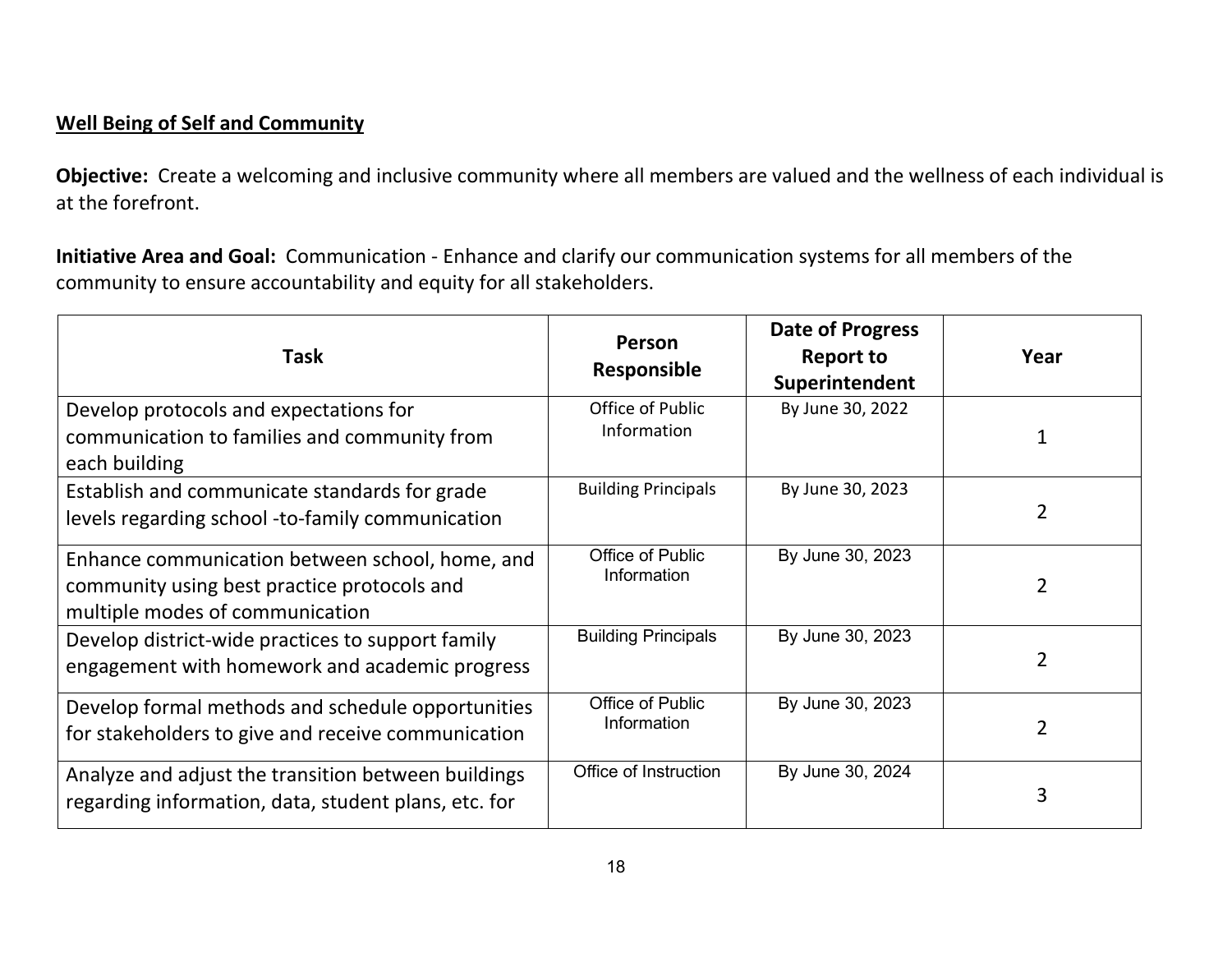| effectiveness, clarity, and areas of improvement and<br>support                         |                                        |                  |   |
|-----------------------------------------------------------------------------------------|----------------------------------------|------------------|---|
|                                                                                         |                                        |                  |   |
| Create systems to incorporate student                                                   | Office of Student<br><b>Services</b>   | By June 30, 2023 |   |
| communication and feedback for transitions, goal                                        |                                        |                  |   |
| setting, academics, opportunities, etc.2/3                                              |                                        |                  |   |
| Promote student activities and achievements                                             | <b>Building Principals</b>             | By June 30, 2024 | 3 |
| Refine orientation information and materials to<br>welcome new families to the district | Office of Public<br><b>Information</b> | By June 30, 2024 | 3 |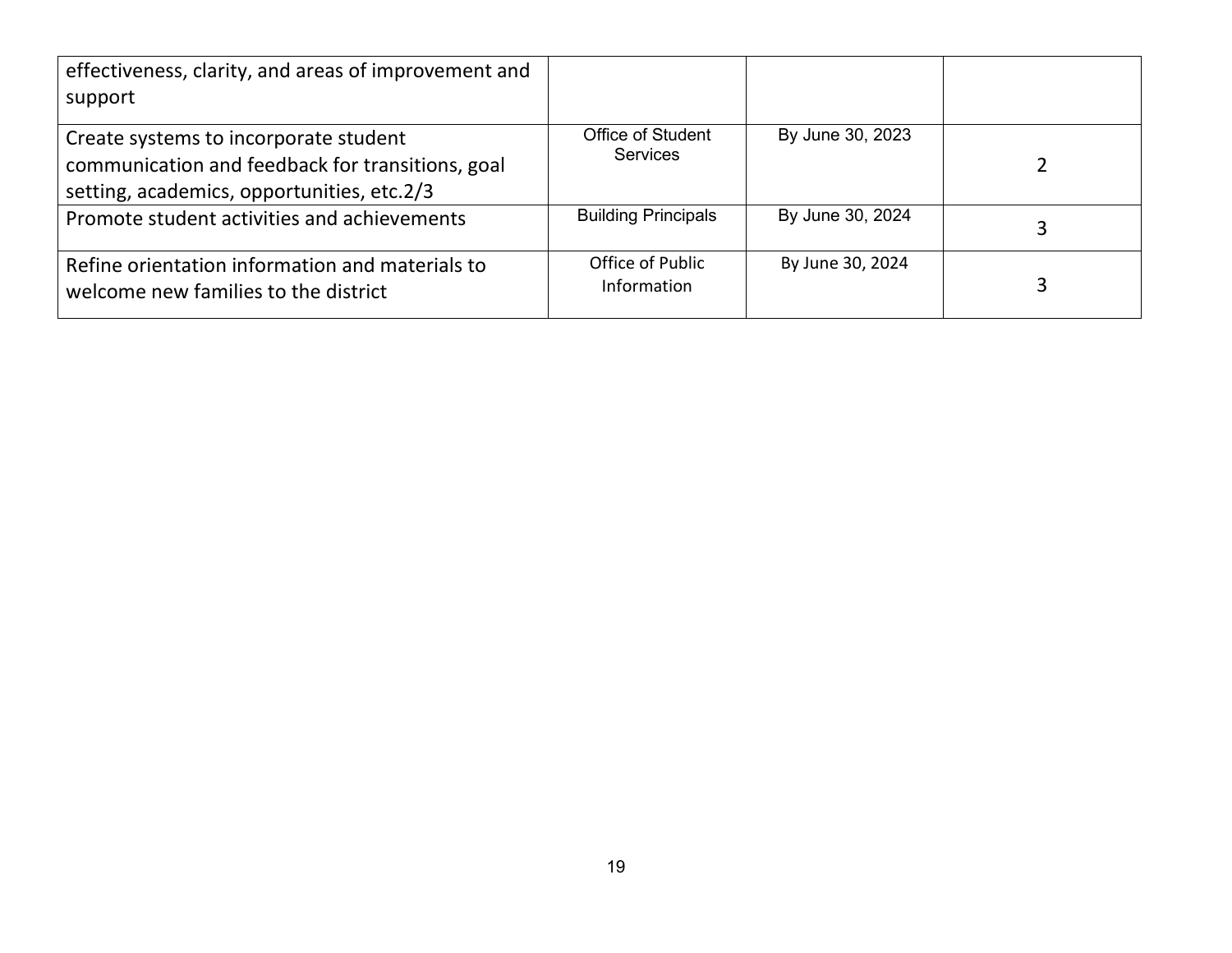**Objective:** Create a welcoming and inclusive community where all members are valued and the wellness of each individual is at the forefront.

**Initiative Area and Goal:** Health, Safety, and Wellness (behavior)- Ensure the physical, social, and emotional wellbeing of students, staff, and families.

| <b>Task</b>                                                                                              | Person<br><b>Responsible</b>                | Date of Progress<br><b>Report to</b><br>Superintendent | Year           |
|----------------------------------------------------------------------------------------------------------|---------------------------------------------|--------------------------------------------------------|----------------|
| Analyze and refine the Code of Conduct to ensure it<br>meets state and local guidelines                  | Office of Human<br><b>Resources</b>         | By June 30, 2022                                       |                |
| Develop and implement restorative building<br>protocols aligned with the Code of Conduct                 | <b>Office of Student</b><br><b>Services</b> | By June 30, 2023                                       |                |
| Analyze discipline respective to SES and<br>demographics and address the inequities that may<br>be found | Office of Student<br><b>Services</b>        | By June 30, 2023                                       | $\overline{2}$ |
| Train staff in restorative practices, trauma, informed<br>care, TCI (PD implementation)                  | <b>Office of Student</b><br><b>Services</b> | By June 30, 2023                                       |                |
| Create opportunities for families to learn about<br>behavioral expectations and responsive practices     | <b>Office of Student</b><br><b>Services</b> | By June 30, 2025                                       | 4              |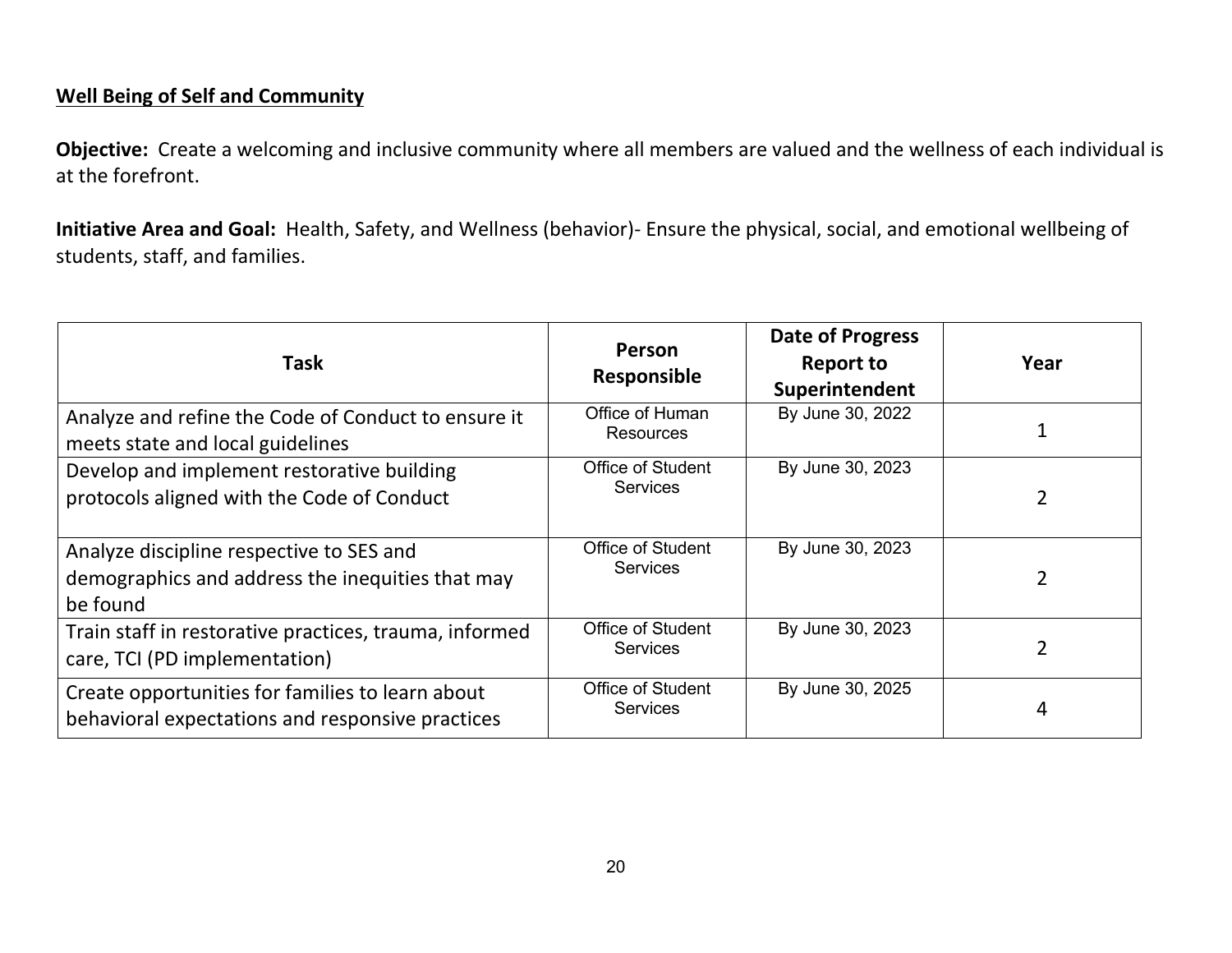**Objective:** Create a welcoming and inclusive community where all members are valued and the wellness of each individual is at the forefront.

**Initiative Area and Goal:** Health, Safety, and Wellness (Staff Self-care)- Ensure the physical, social, and emotional wellbeing of students, staff, and families.

| <b>Task</b>                                                                                                              | <b>Person</b><br>Responsible        | <b>Date of Progress</b><br><b>Report to</b><br>Superintendent | Year |
|--------------------------------------------------------------------------------------------------------------------------|-------------------------------------|---------------------------------------------------------------|------|
| Develop and implement a program to ensure staff<br>have meaningful access to necessary resources for<br>their well-being | Office of Human<br><b>Resources</b> | By June 30, 2026                                              |      |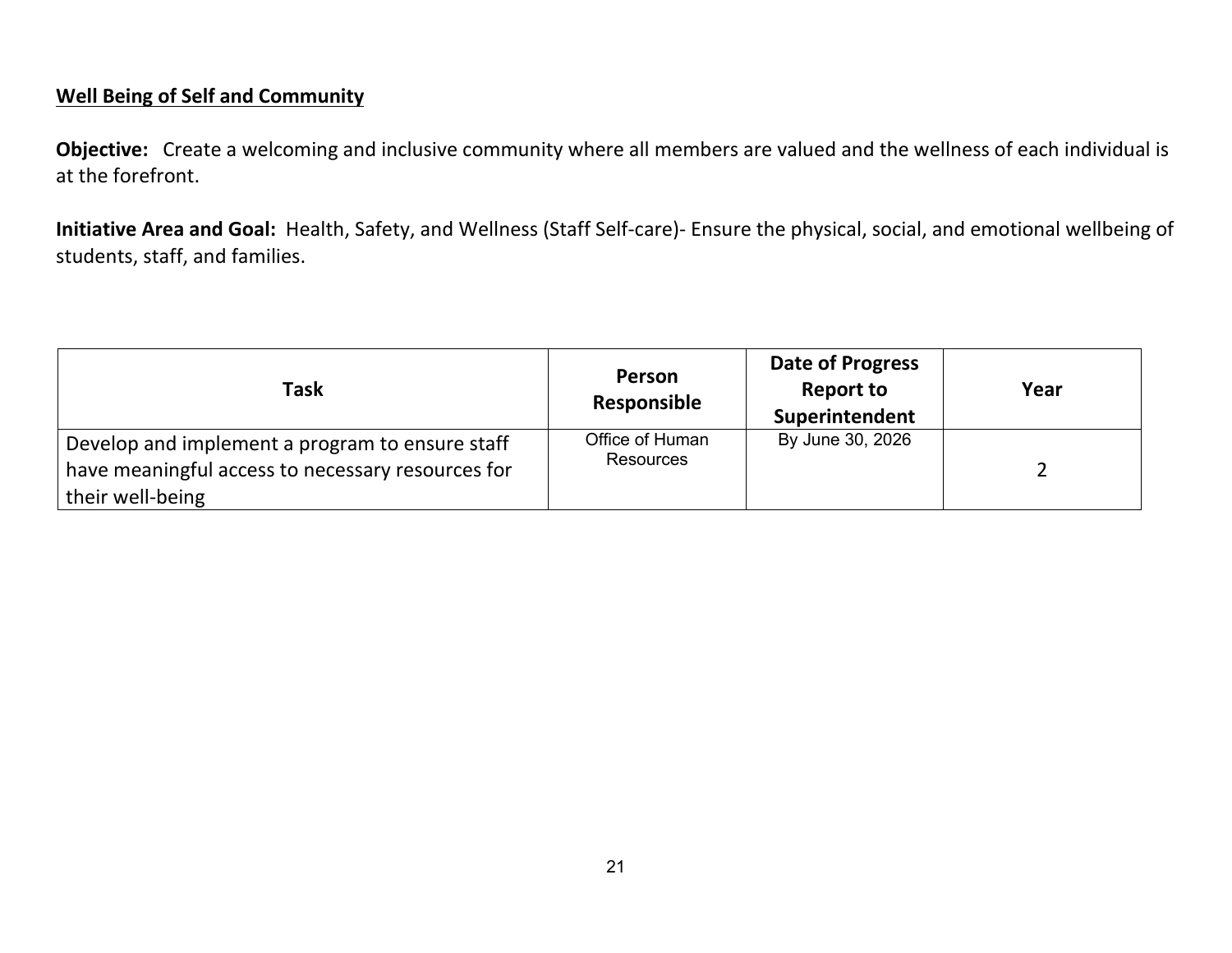**Objective:** Create a welcoming and inclusive community where all members are valued and the wellness of each individual is at the forefront.

**Initiative Area and Goal:** Health, Safety, and Wellness (SEL) - Ensure the physical, social, and emotional wellbeing of students, staff, and families.

| <b>Task</b>                                                                                                                 | Person<br>Responsible                | <b>Date of Progress</b><br><b>Report to</b><br>Superintendent | Year |
|-----------------------------------------------------------------------------------------------------------------------------|--------------------------------------|---------------------------------------------------------------|------|
| Assess tiered SEL supports and implement best<br>practices                                                                  | Office of Student<br><b>Services</b> | By June 30, 2023                                              |      |
| Provide awareness of and access for outside mental<br>health resources (agency linkage, COVID re-entering<br>support needs) | Office of Student<br><b>Services</b> | By June 30, 2024                                              | 3    |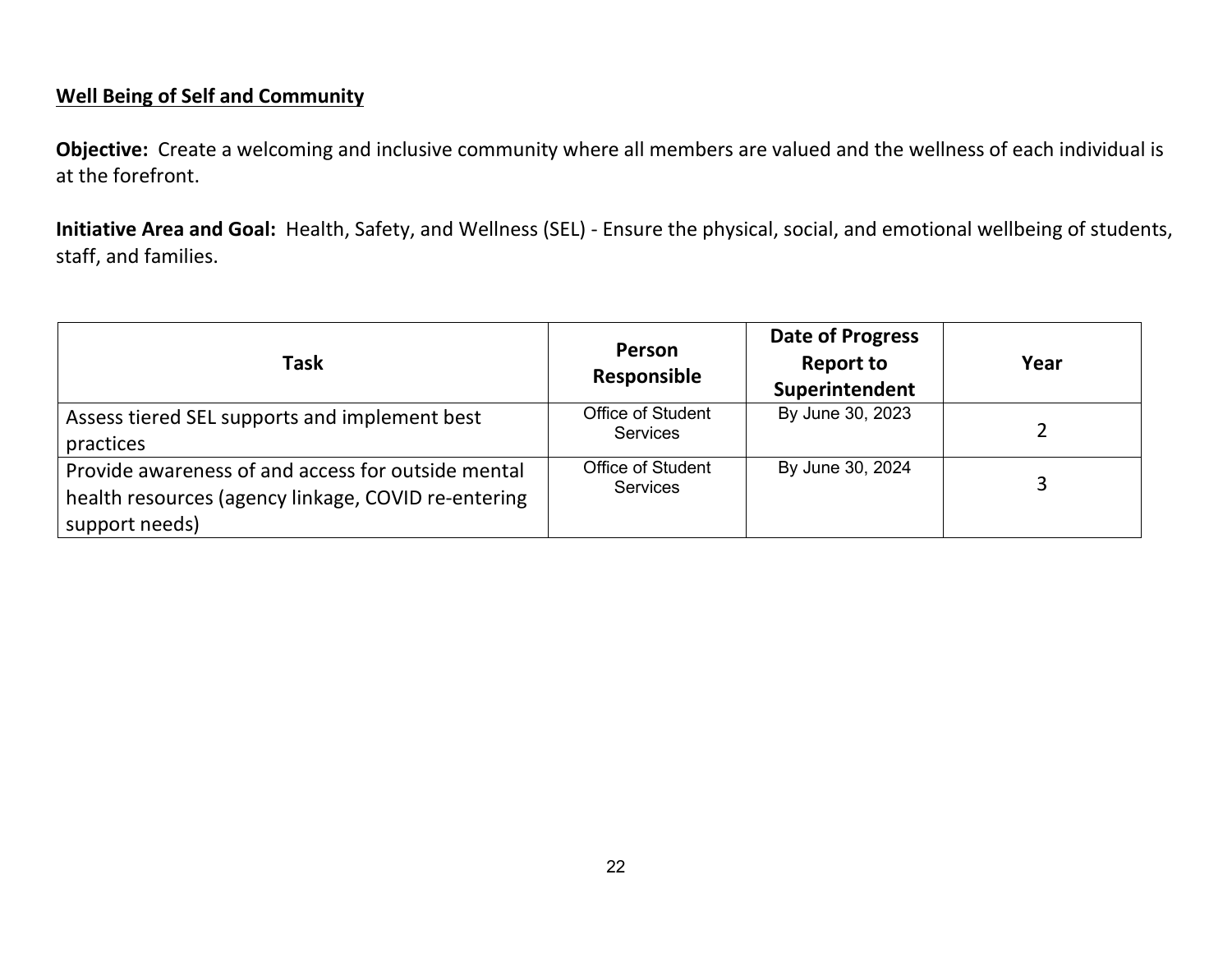**Objective:** Create a welcoming and inclusive community where all members are valued and the wellness of each individual is at the forefront.

**Initiative Area and Goal:** Voice and Representation - Engage all members of the school community in meaningful opportunities to be heard and represented to impact decision making.

| <b>Task</b>                                          | Person<br>Responsible | <b>Date of Progress</b><br><b>Report to</b><br>Superintendent | Year |
|------------------------------------------------------|-----------------------|---------------------------------------------------------------|------|
| Analyze current opportunities for equitable and      | Office of Instruction | By June 30, 2024                                              |      |
| meaningful participation in decision making for      |                       |                                                               | 3    |
| students, staff, and community members               |                       |                                                               |      |
| Develop formal structures and policies for equitable | Office of Instruction | By June 30, 2024                                              |      |
| decision making and feedback that create             |                       |                                                               | 3    |
| opportunities for involvement                        |                       |                                                               |      |
| Implement platforms (website, groups, partnerships)  | Office of Instruction | By June 30, 2024                                              |      |
| to drive equitable engagement within the school      |                       |                                                               | 3    |
| community                                            |                       |                                                               |      |